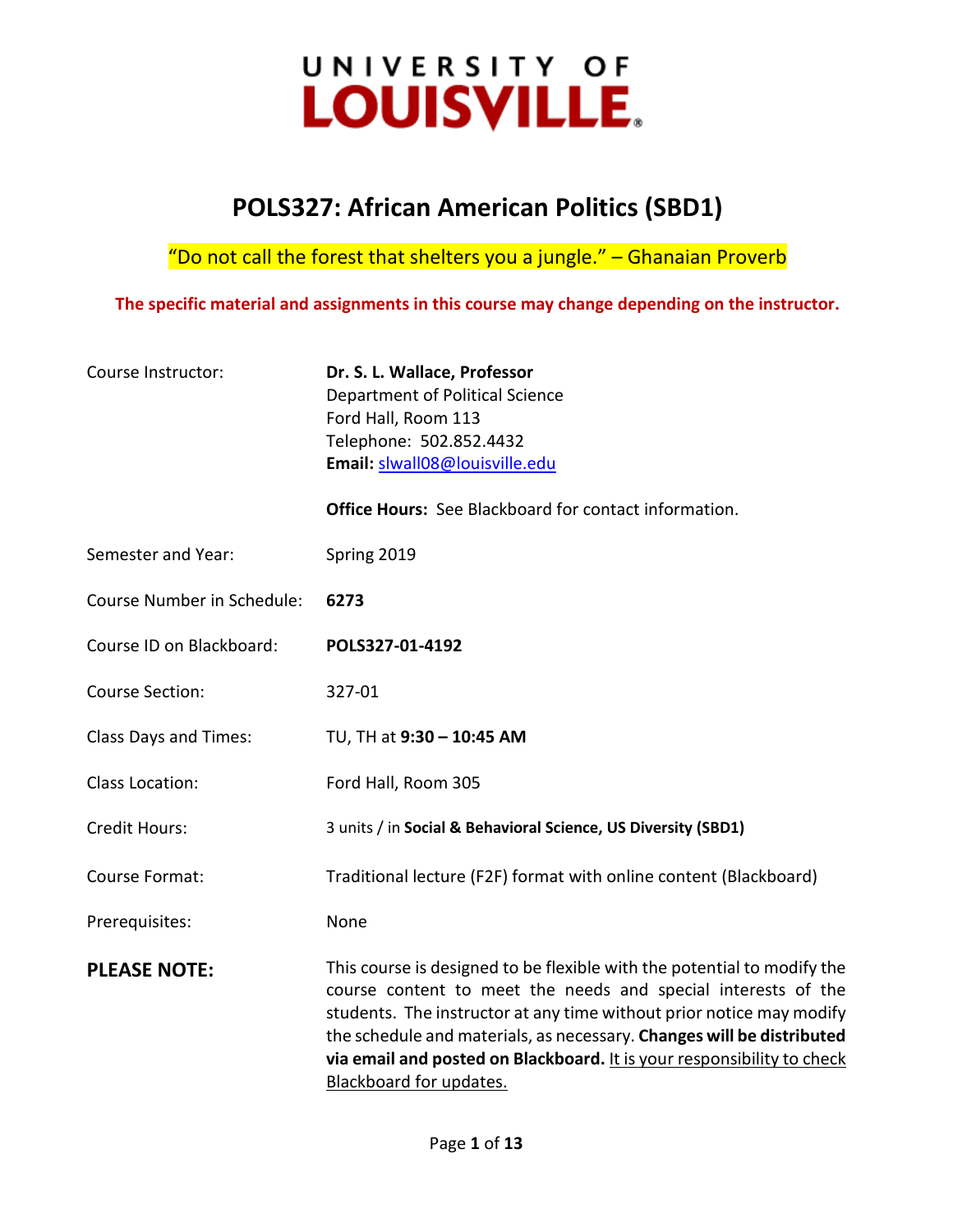## **Course Description**

Welcome to POLS327: *African American Politics.* This course examines "the relationship between African Americans race history and the American political system via political behavior research: political socialization, organization, mobilization, leadership, voting, political parties, coalitions and interest group strategies" (Quoted from U*of*L Course Schedule). In this broad survey of how attributions of racial difference shape American socio-economic and political life, our purpose is to study the evolution of African American political discourse and political life to discover the ways in which this social scientific scholarship informs and advances democracy and the politics of race, class and gender in the United States.

## **Course Goals**

- Acquire knowledge and understanding of the relationship between African American race history and the American political system.
- Understand how the structures and activities of the federal and state governments facilitate democracy or shaped racial differences for citizens through a constitutional framework orchestrated by the principle of "federalism" and "state sovereignty" via the Tenth Amendment.
- Examine African American political participation via political behavior research, such as political socialization, organization, mobilization, leadership, voting, political parties, coalitions and interest group strategies.
- **Learn to appreciate the contributions of the African Americans quest for universal freedom in the United States**.

## **Social & Behavioral Sciences (SB) Learning Outcomes**

This course meets the general education Cardinal Core Program (CCP) requirements for **Social & Behavioral Sciences** (SB) that are concerned with understanding human behavior, human interactions, human environment, and the related social structures and forms.

The SB learning outcomes and course learning goals are identified and assessed as follows:

*1. Apply knowledge and theories and analyze evidence via qualitative and/or quantitative research methods that are utilized in the field.*

The course incorporates different theoretical perspectives on race, gender, class and other social variables. Course readings and lectures then draw from qualitative and quantitative research, such as nationally-, state- or locally-representative data in the form of graphs, tables, and figures. Course readings may also cover many of the foundational qualitative studies on race and politics. Assignments require students to draw from theoretical, qualitative, and quantitative research to make empirical claims about the status on the range of Black Ethnicities and Identities in the United States.

**Short essay(s), in-class films, interactive activities,** and **class participation** will allow students' to demonstrate their ability to make compelling claims based on empirical research.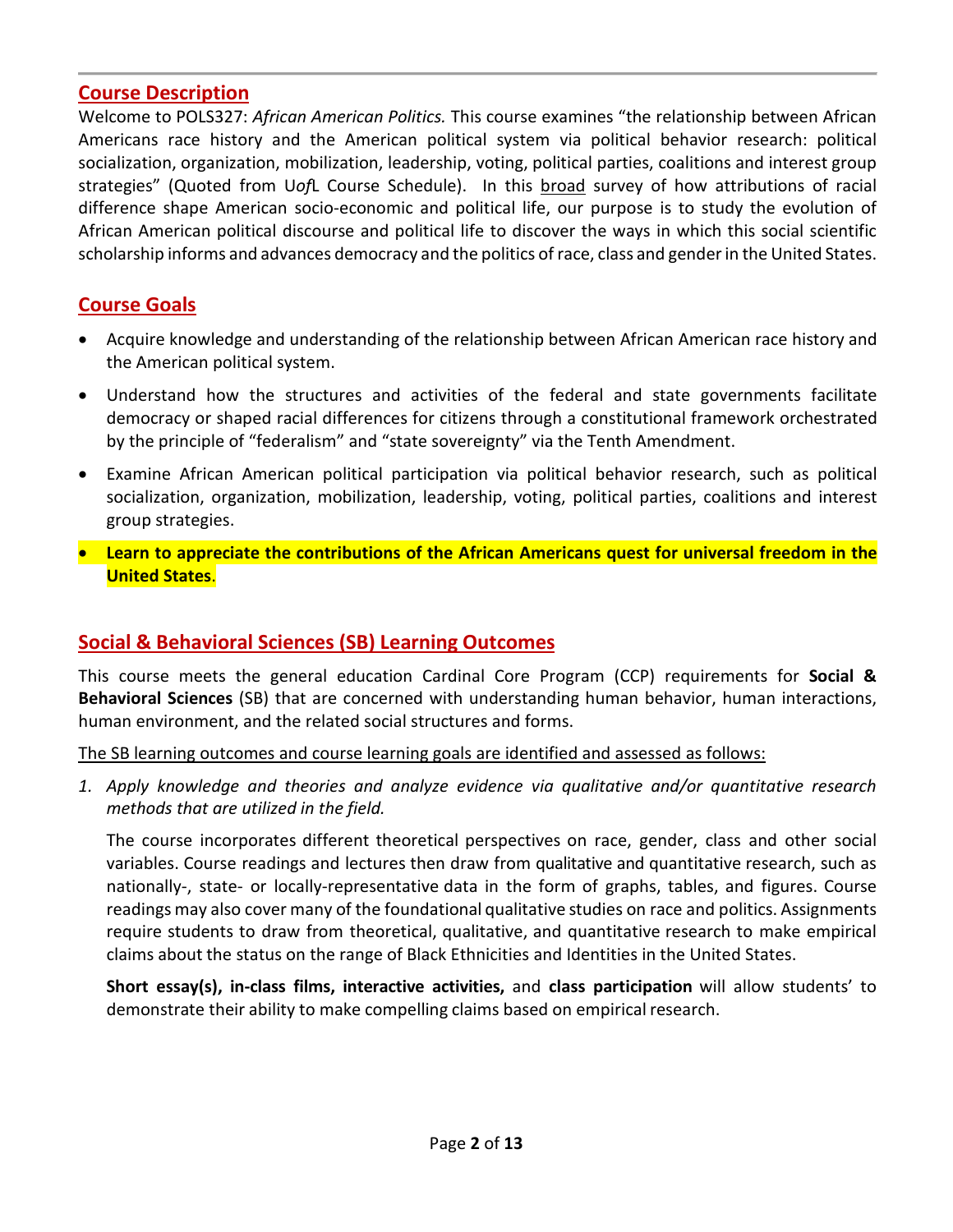*2. Identify how different fields of inquiry conceptualize diversity and the dynamics of social inequalities.*

A main goal of this course is to analyze and understand the African American struggle for universal freedom in the United States. **The study of race and politics is fundamentally interdisciplinary**. Thus, class readings span the disciplines of the social sciences and humanities, but the primary foci will be via a Political Science framework. The course readings from different disciplines will contribute a deeper understanding of the intersection of race/ethnicity, class, gender/sexuality, and culture; the discussion of all course topics, such as the theories and political perspectives include the experiences of diverse groups of African Americans.

**Short essay(s), in-class films, interactive activities,** and **class participation** will allow students' to adequately explore and explain inequalities and this range of diversity.

*3. Represent and critically respond to multiple points of view on cultural issues as expressed in in different historical, social, and cultural contexts.*

The course includes historical discussions of race and ethnicity, and students must explore how race is a social construction, and one that varies substantially across different ethnic groups and cultures.

**Short essay(s), in-class films, interactive activities,** and **class participation** on based designated readings will assess learning of key concepts related to the social, historical, and cultural constructions of race/ethnicity, and the multiple points of view on race/ethnicity found within multiple paradigms.

*4. Use critical thinking and reasoning skills such as making inferences, evaluating assumptions, and assessing limitations of knowledge claims.*

**Short essay(s), in-class films, interactive activities,** and **class participation** will allow students' to demonstrate the extent to which they can use empirical evidence to support arguments, and the extent to which they make inferencesfrom data and assigned readings about African Americans' diverse lived experiencesin the United States. Students also are asked to explore and analyze common assumptions about race in our society, and the limitations of non-research based discussion and rhetoric surrounding race (often found in popular media, etc.).

*5. Communicate effectively in speech and writing, while respecting others' contributions, through proper citation appropriate to the discipline.*

**Short essay(s), in-class films, interactive activities,** and **class participation** will allow students' to demonstrate their ability to express their oral and written views about the range of topics explored.

## **Diversity (D1) Outcomes**

**Diversity refers to the difference that differences make**. All courses in "diversity" will examine the ways in which components of identity and social and material stratification affect positively or negatively life experiences, opportunities, and sense of belonging in national or global contexts. Such courses will broaden students' understanding of how the experiences and opportunities of individuals and groups in the United States are shaped by the various historical, cultural and social structures and processes of stratification. These courses will center on race, socio-economic status, and gender, and/or their interactions with other social demographics.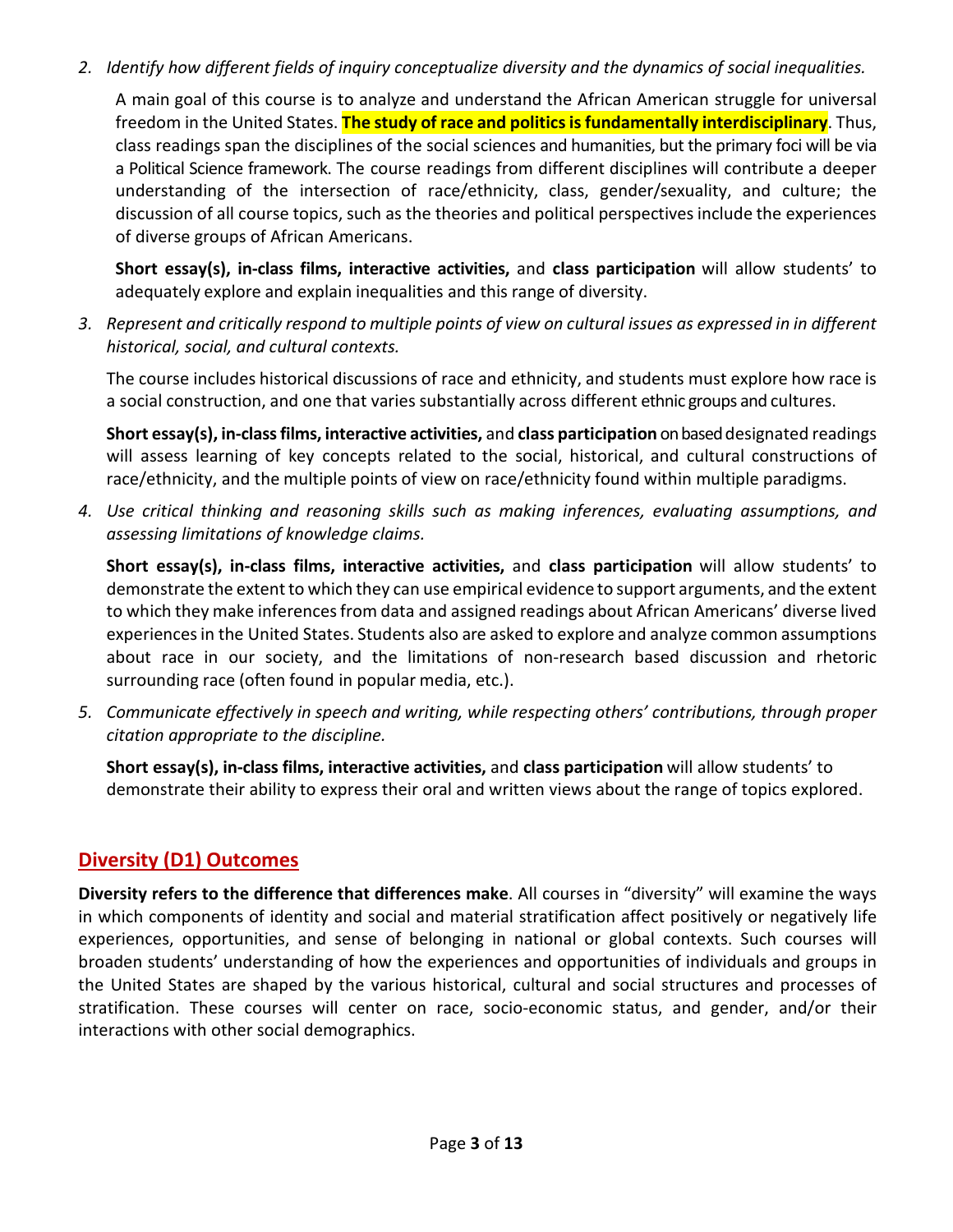#### The Diversity (D1) learning outcomes and course learning goals are identified and assessed as follows:

*1. Identify how historical, social, and cultural structures and processes shape understandings of race/ethnicity, class, and gender and/or their interaction with other social demographicsin the U.S.*

Throughout the course, class readings, discussions and films draw from an intersectionality perspective that explores how race/ethnicity intersects with gender, class, sexuality, or social and political identities and lives. This class explores historical, social, and cultural constructions of race/ethnicity and how these vary according to individuals' and groups' social locations within the United States political system.

**Short essay(s), in-class films, interactive activities,** and **class participation** will allow students to demonstrate their ability to adequately incorporate an intersectional perspective on race and politics.

*2. Demonstrate understanding of how these structures and processes affect the life experiences and opportunities of individuals and/or groups in the U.S.* 

The course readings and discussions explore the unique experience of race/ethnicity on the individual, interactional, and the structural levels within the American political system and how these experiences influence the range of Black ethnic groups' life experiences and life chances.

**Short essay(s), in-class films, interactive activities,** and **class participation** will allow students' to demonstrate their ability to which they can identify and explain different levels of race inequality.

*3. Identify, interpret, and evaluate evidence from different social locations and from multiple points of view.*

Keeping with the overall theme of the class—understanding the African American struggle for universal freedom.

**Short essay(s), in-class films, interactive activities,** and **class participation** will allow students' to explore race inequality as it intersects with the social locations of gender, social class, and nationality. Students' short essays and class participation are assessed on the extent to which they recognize and understand different social locations and points of view.

## **Blackboard Classroom**

The course is delivered in **a lecture format with assignments on Blackboard** learning management system (LMS), which requires U*of*L student registration for access. All course information, assignments and notifications will be posted therein. Forms that require a signature can be scanned and delivered via email, faxed or hand-delivered.



**Copyright law** protects nearly all the learning materials and resources used in this course and prohibit further distribution and dissemination of them. These materials and resources are provided solely for use by students enrolled in the course, and those students are solely responsible for complying with copyright law. Thus, reproduction, distribution, or publication (on-line or otherwise) of transcribed or taped versions of my lectures and materials is not permitted. Further information about copyright is available on the web from the United States Copyright Office: [http://www.copyright.gov](http://www.copyright.gov/)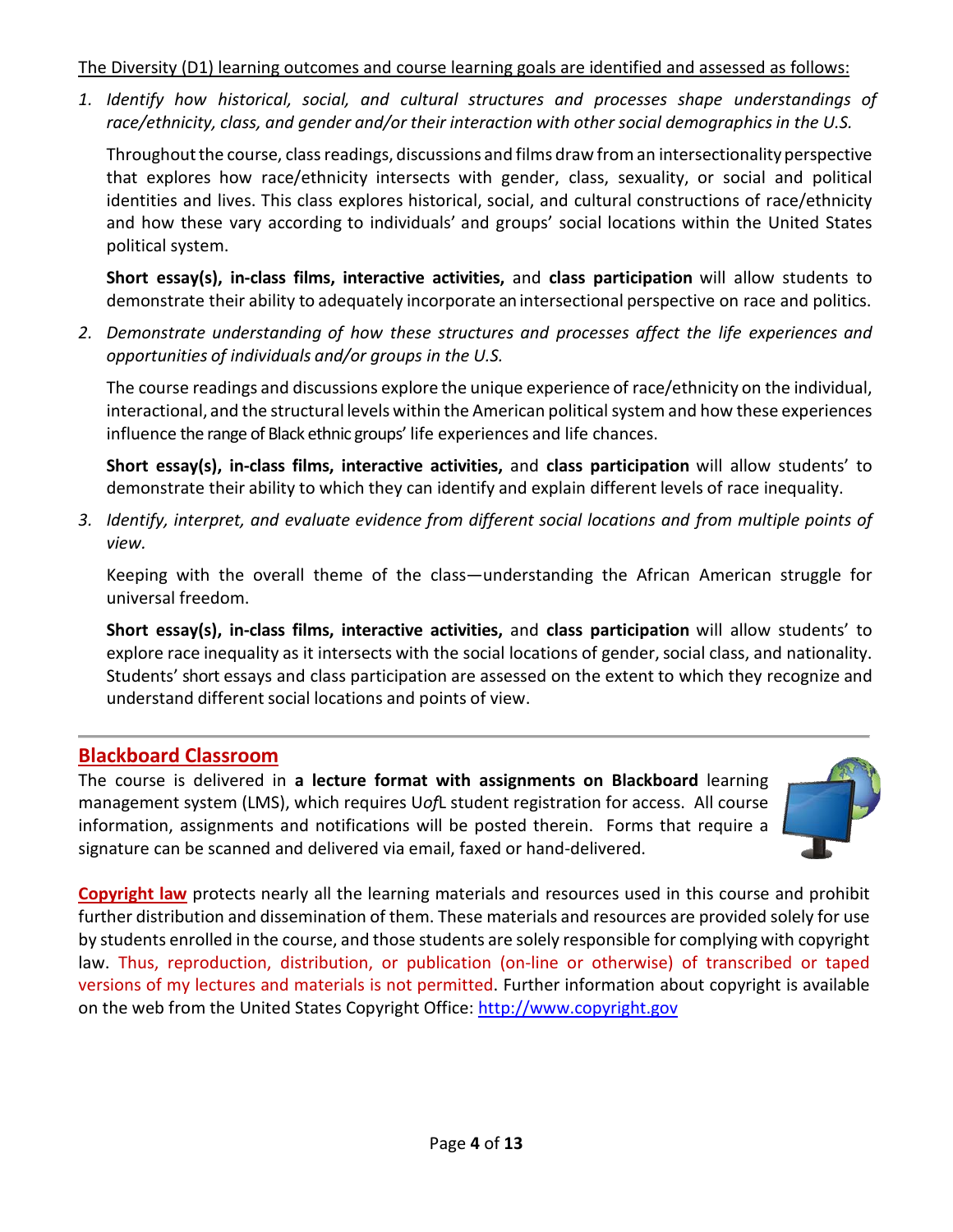## **Course Credit**

**The US Department of Education Academic Credit Hour Definition:** A 3-credit hour course requires 2,250 instructional minutes total, which breaks down to 45 (50-minutes) or 30 (75-minutes) Face-to-Face (F2F) contact hours in class with an average of 6 hours (2 hours for each 1 contact hour) of study, homework and review time outside of class each week. This equals to about 90 hours spent on outside academic work in an average 15-week course.

## **Class Attendance and Participation Policy**

Attendance and active participation in class are expected. **The score is used to reward students for dedication and consistency in class attendance and discussion**. I follow the university **excused absences policy** [\[http://louisville.edu/provost/what-we-do/classroom-policies/\]](http://louisville.edu/provost/what-we-do/classroom-policies/) that includes "events in which a student represents the university to external constituenciesin academic or extra-curricular activities," and personal medical emergencies and tragedies as excused absences. In case of medical or personal emergencies or leaves, **students should seek documentation as supporting evidence from the Dean of Students**. It is incumbent upon each student to get notes and class information from other students in class when absent. Students, who are voluntarily absent from class meetings, assume responsibility for sanctions imposed.

## **Course Text and Materials:** (Books are often cheaper when purchased off campus and/or online)



**Title:** *American Politics and the African American Quest for Universal Freedom* **Publication Date & Edition: 2017,** *8e* **Authors:** Walton, Jr., Hanes, Robert C. Smith and Sherri L. Wallace **ISBN:** 978-1-138-65814-1 **Publishers:** Routledge Press **Formats:** Buy New/Used, Rent or Digital (eBook) **ATTENTION: Additional Readings are available on Blackboard.** 



**Title:** *The Gift of Black Folk: The Negroes in the Making of America* **Publication Date & Edition: 2009 Authors:** Du Bois, W.E.B. **ISBN:** 978-0-757-00319-6 **Publishers:** Square One Publishers **Formats:** Buy New/Used or Digital (eBook) **On course reserve in Ekstrom Library**.



**Title:** *Knowledge, Power, and Black Politics* (OPTIONAL Background Reading) **Publication Date & Edition: 2015 Authors:** Jones, Mack H. **ISBN:** 978-1-4384-4908-1 **Publishers:** SUNY Press, Series in African American Studies **On course reserve in Ekstrom Library**.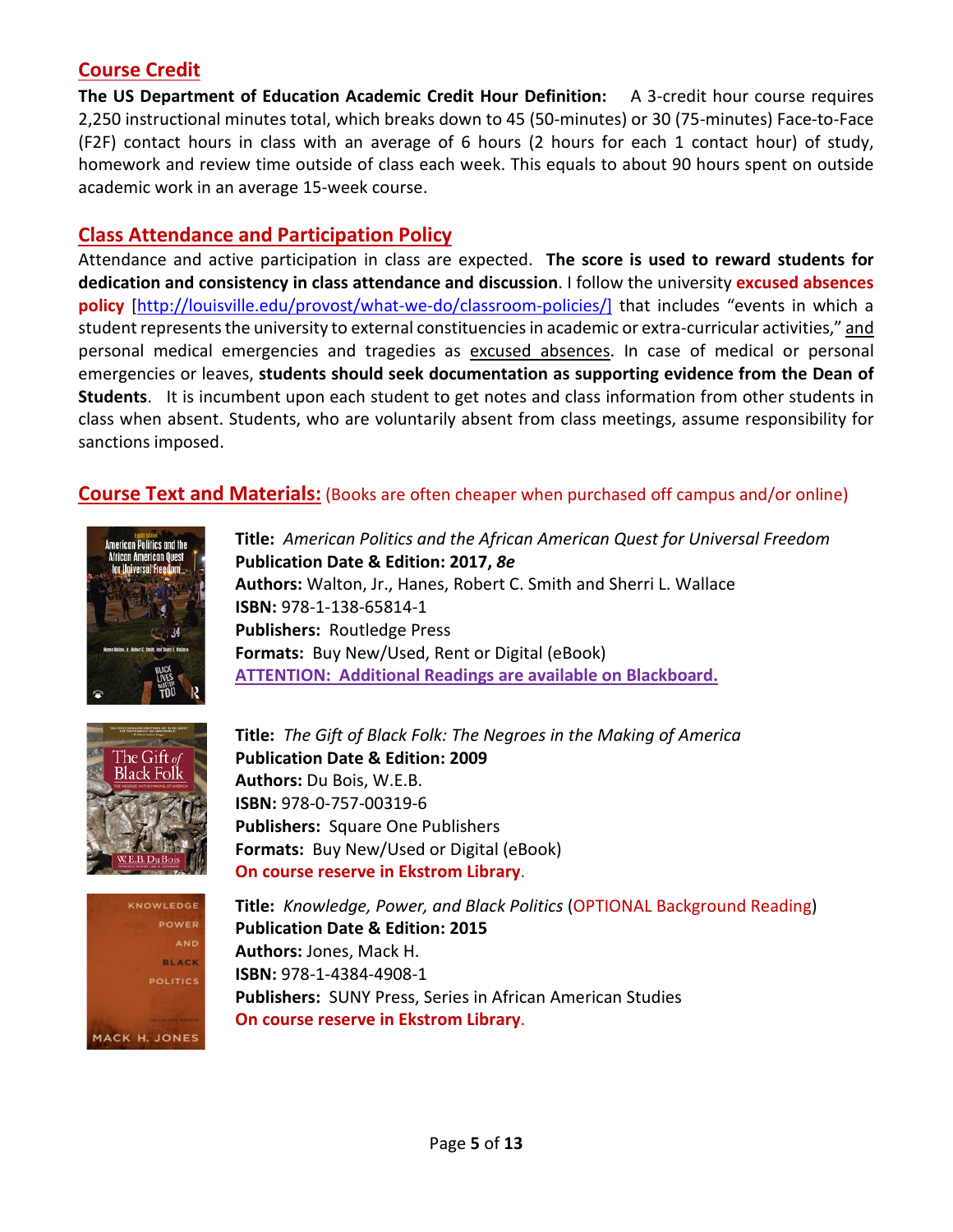## **Course Assignments:**

## **Take Home, Open Book Exams**

The purpose of this assignment is to demonstrate comprehension and sophisticated understanding of the **required/recommended readings, films, and lecture notes**. **Three (3) exams** will be made available on Blackboard at least 10 days before the due date. The exam will be comprised of three parts:

- **Part I:** One short essay to answer (maximum 3-4 pages)
- **Part II:** Identification/Definitions with explanation on significance to the topic/course taken from required readings or another assignment as deemed appropriate
- **Part III:** Triplett Trivia (short, fill-in-the-blank answers) taken from required readings

Detailed instructions for each section will be given on the exam.

## **Course Grading and Rubrics**

#### **Grading Scale and Rubrics:**

Grades are determined using a plus/minus (+/-) scale up to 100. Bonus points are applied to **final grades**. See Critical Thinking Guides and Writing Guidelines on Blackboard.

Final grades are determined using a plus/minus (+/-) scale up to 100. Bonus points are applied to **final grades**.

| Letter    | <b>Quality</b> | Percent   | "The grade A+ is given for extraordinary work and appears on the                                                                                                                                                                                                                                                                                                               |
|-----------|----------------|-----------|--------------------------------------------------------------------------------------------------------------------------------------------------------------------------------------------------------------------------------------------------------------------------------------------------------------------------------------------------------------------------------|
| Grade     | <b>Points</b>  | Grade     | transcript with the "plus" qualification, but it awards no additional quality                                                                                                                                                                                                                                                                                                  |
| A+        | 4.0            | 97-100    | points. The grade F means not passing and earns neither semester hours                                                                                                                                                                                                                                                                                                         |
| A         | 4.0            | 93-96     | toward graduation nor quality points; however, the number of semester                                                                                                                                                                                                                                                                                                          |
| A-        | 3.7            | 90-92     | hours attempted is computed into the point standing, so that an F has a                                                                                                                                                                                                                                                                                                        |
| B+        | 3.3            | 87-89     | negative effect on the point standing. All missing grades change to failing                                                                                                                                                                                                                                                                                                    |
| B         | 3.0            | 83-86     | grades one year after the completion of the semester in which the course                                                                                                                                                                                                                                                                                                       |
| <b>B-</b> | 2.7            | 80-82     | was taken." [Instructor Underline; Quoted from UofL Grading, accessed at                                                                                                                                                                                                                                                                                                       |
| $C+$      | 2.3            | 77-79     | http://catalog.louisville.edu/undergraduate/university-wide-unit-                                                                                                                                                                                                                                                                                                              |
| C         | 2.0            | 73-76     | specific-policies/grading-course-numbering-systems/                                                                                                                                                                                                                                                                                                                            |
| $C -$     | 1.7            | $70 - 72$ | <b>Student's Implied Consent and Agreement:</b>                                                                                                                                                                                                                                                                                                                                |
| D+        | 1.3            | 67-69     | By receiving this syllabus and remaining enrolled in this course, you give                                                                                                                                                                                                                                                                                                     |
| D         | 1.0            | 65-66     | implied consent and agreement to this contract. You understand and                                                                                                                                                                                                                                                                                                             |
| D-        | 0.7            | 60-64     | accept the requirements and standards that are to evaluate your                                                                                                                                                                                                                                                                                                                |
| F         | 0.0            | $0 - 59$  | performance in course work or related field experiences. Further, you<br>understand that failure to complete the requirements and demonstrate<br>the professional behaviors and dispositions as outlined in this syllabus may<br>result in your failure in this class, the loss of college credits, and/or the<br>removal from this course or university, if deemed necessary. |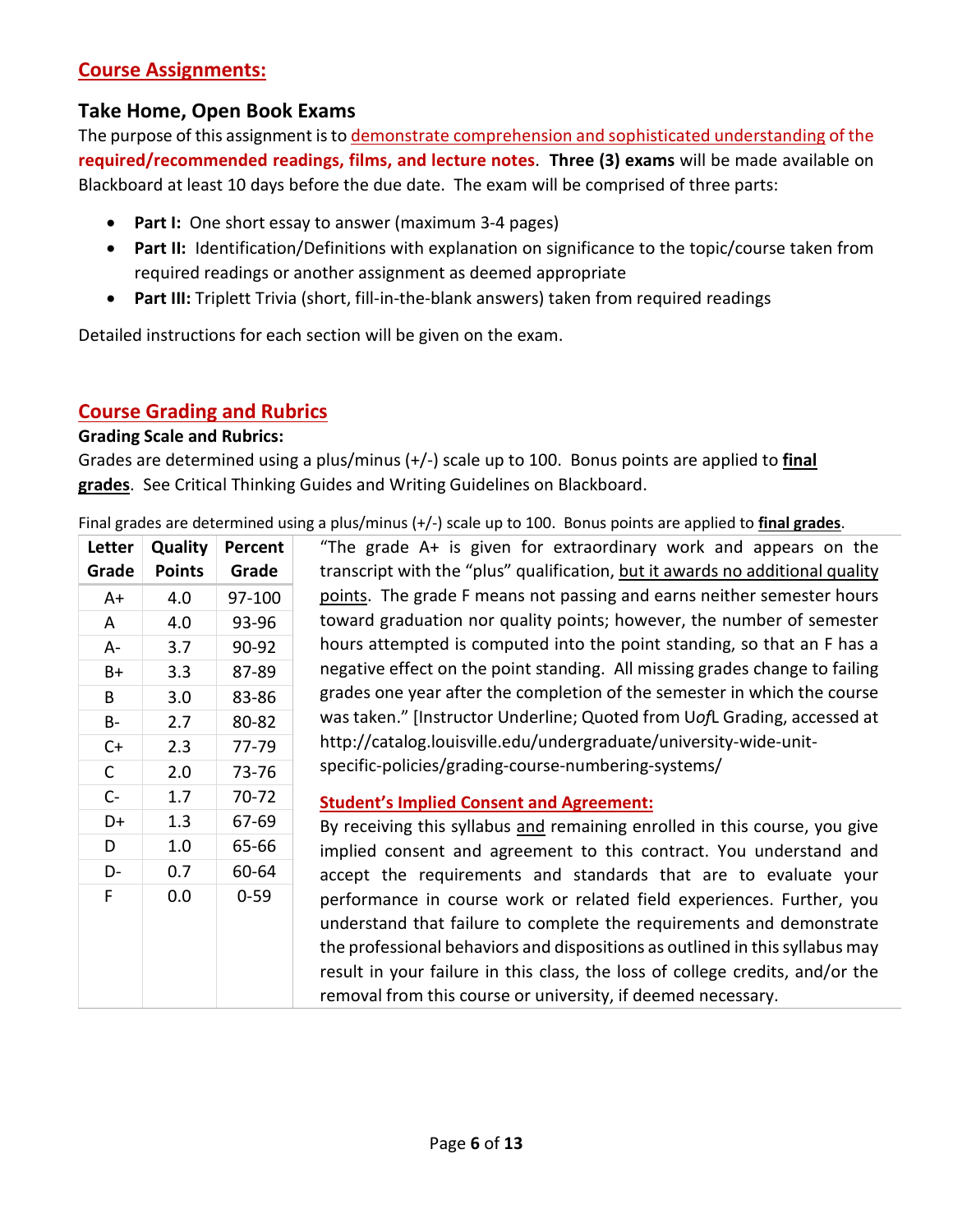## **POLS327: African American Politics Course Schedule**

| <b>WEEK/DATES</b>      | <b>READINGS &amp; ASSIGNMENTS</b>                                                                                      |  |
|------------------------|------------------------------------------------------------------------------------------------------------------------|--|
|                        | <b>PART I: FOUNDATIONS</b>                                                                                             |  |
| WEEK 1:                | REQUIRED READING: (Read at your own pace - Complete by Exam 1)                                                         |  |
| January 8, 10          | Walton, Smith and Wallace:                                                                                             |  |
|                        | Chapter 1 - Universal Freedom Declared Denied                                                                          |  |
| Monday, Jan. 7         | Chapter 2 - Federalism and the Limits of Freedom                                                                       |  |
| Classes begin          |                                                                                                                        |  |
| Last day to register   | <b>REQUIRED READINGS ON BLACKBOARD:</b>                                                                                |  |
|                        | > Interactive Constitution: The United States Constitution - Art. I, section 2; Art. I,                                |  |
| Friday, January 11     | section 9; Art. IV, section 2; 13 <sup>th</sup> Amend. (1865); 14 <sup>th</sup> Amend. (1868); 15 <sup>th</sup> Amend. |  |
| Last day to drop/add   | (1870); The Emancipation Proclamation                                                                                  |  |
|                        | > W.E.B. Du Bois: "What's in a Name?" (The Crisis, 1928)                                                               |  |
|                        | > Lerone Bennett: "What's in a Name?" (Ebony Magazine, 1967)                                                           |  |
|                        | > The Atlantic: "The Financial Consequences of Saying 'Black,' vs. 'African American'"                                 |  |
|                        | <b>BACKGROUND READING (OPTIONAL):</b>                                                                                  |  |
|                        | Black Politics Epistemology and Theory Readings (READ: Chapters 1-4, pp. 3-59) in                                      |  |
|                        | Mack Jones (2014). Knowledge Power and Black Politics: Collected Essays. SUNY Press.                                   |  |
|                        | On course reserve in Ekstrom Library.                                                                                  |  |
| WEEK 2:                | REQUIRED READING: (Read at your own pace - Complete by Exam 1)                                                         |  |
| January 15, 17         | W.E.B. Du Bois:                                                                                                        |  |
|                        | Chapter 3 - Black Soldiers                                                                                             |  |
|                        | Chapter 4 - The Emancipation of Democracy                                                                              |  |
|                        | Chapter 5 - The Reconstruction of Freedom                                                                              |  |
|                        |                                                                                                                        |  |
|                        | <b>BACKGROUND READING (OPTIONAL):</b>                                                                                  |  |
|                        | Explore Trans-Atlantic Slave Trade Database<br>$\bullet$                                                               |  |
|                        | Explore Maps of the Slave Trade in the Americas<br>$\bullet$                                                           |  |
|                        | <b>Explore Blacks in the Military Sources</b>                                                                          |  |
| WEEK 3:                | NOTE: The Materials in Week 3 are useful for your D.R.I.E. Assignment                                                  |  |
| January 22, 24         |                                                                                                                        |  |
|                        | <b>REQUIRED READING ON BLACKBOARD:</b>                                                                                 |  |
| NO CLASS-              | "Of the Dawn of Freedom" in The Souls of Black Folks (1903) - W.E.B Du Bois<br>➤                                       |  |
| Dr. Martin Luther King | "Lynch Law in America," Speech (1900) - Ida B. Wells-Barnett<br>➤                                                      |  |
| Holiday - Monday,      | "What are Black Codes?" - Excerpt from Page Smith<br>➤                                                                 |  |
| January 21             | Equal Justice Initiative (EJI) Report: "Lynching in America Racial Terror" (2015)<br>➤                                 |  |
|                        | Equal Justice Initiative (EJI) Report: "Lynching Targeting Black Veterans" (2016)<br>➤                                 |  |
|                        | Musarium: Without Sanctuary - historical web site on lynching<br>➤                                                     |  |
|                        | "Strange Fruit," Sung-Billie Holiday, 1939; Lyrics-Lewis Allen, 1939;<br>➤                                             |  |
|                        | Poem-Abel Meeropol, c. 1930s                                                                                           |  |
|                        | FILM: Ida B. Wells: A Passion for Justice (1989), 58 minutes - Time Permitting                                         |  |
|                        |                                                                                                                        |  |
| <b>WEEK 4:</b>         | Continue with assigned readings and discussion                                                                         |  |
| January 29, 31         |                                                                                                                        |  |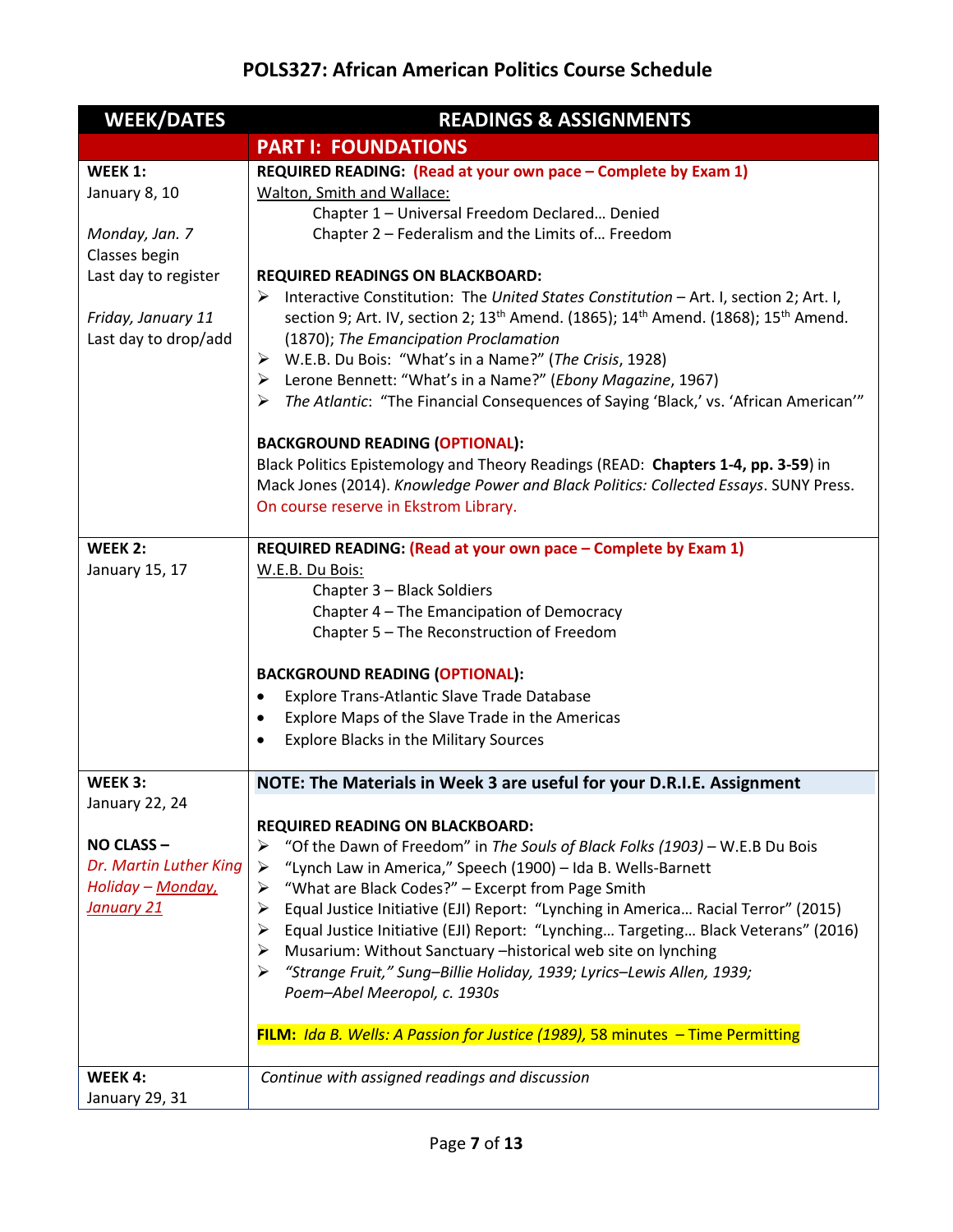| <b>PART II: POLITICAL BEHAVIORISM</b> |                                                                                          |  |
|---------------------------------------|------------------------------------------------------------------------------------------|--|
| WEEK 5:                               | REQUIRED READING: (Read at your own pace - Complete by Exam 1)                           |  |
| February 5, 7                         | Walton, Smith and Wallace:                                                               |  |
|                                       | Chapter 3 - Political Culture and Socialization                                          |  |
|                                       | Chapter 4 - Political Opinion                                                            |  |
|                                       | Chapter 5 - African Americans and the Media                                              |  |
|                                       |                                                                                          |  |
|                                       | W.E.B. Du Bois:                                                                          |  |
|                                       | Chapter 7 - The American Folk Song                                                       |  |
|                                       | Chapter 8 - Negro Art and Literature                                                     |  |
|                                       | Chapter 9 - The Gift of the Spirit                                                       |  |
|                                       |                                                                                          |  |
|                                       | FILM: Goin' to Chicago (2006), 69 minutes - Time Permitting                              |  |
|                                       | <b>BACKGROUND READING (OPTIONAL):</b>                                                    |  |
|                                       | The Green Book Travel Guide: Interactive Map (Safe Places for Black Travel)<br>$\bullet$ |  |
|                                       | Timelines of African American Music in America                                           |  |
|                                       | Timelines on African American History<br>$\bullet$                                       |  |
|                                       | <b>ASSESSMENT DUE: Thursday, February 7</b>                                              |  |
|                                       | D.R.I.E. Analytical Essay (Describe, React, Interpret & Evaluate Assignment)             |  |
| WEEK 6:                               | Continue with assigned readings and discussion                                           |  |
| February 12, 14                       |                                                                                          |  |
|                                       | PART III: COALITIONS, MOVEMENTS, INTEREST GROUPS, PARTIES,                               |  |
|                                       | <b>AND ELECTIONS</b>                                                                     |  |
| WEEK 7:                               |                                                                                          |  |
|                                       | REQUIRED READING: (Read at your own pace - Complete by Exam 2)                           |  |
| February 19, 21                       | Walton, Smith and Wallace:                                                               |  |
|                                       | Chapter 6 - Social Movements  Coalition Politics                                         |  |
|                                       | Chapter 7 - Interest Groups                                                              |  |
|                                       | Chapter 8 - Political Parties                                                            |  |
|                                       | Chapter 9 - Voting Behavior and Elections                                                |  |
|                                       |                                                                                          |  |
|                                       | W.E.B. Du Bois:                                                                          |  |
|                                       | Chapter 2 - Black Labor                                                                  |  |
|                                       | Chapter 6 - The Freedom of Womanhood                                                     |  |
|                                       | <b>BACKGROUND READING (OPTIONAL):</b>                                                    |  |
|                                       | Chronological History of Major Civil Rights Legislation                                  |  |
|                                       | The Southern Manifesto (March 12, 1956)                                                  |  |
|                                       |                                                                                          |  |
|                                       | The Montgomery Story (1957)                                                              |  |
|                                       | Dr. Martin Luther King, Jr., "Letter from the Birmingham Jail" (1963)                    |  |
|                                       | March on Washington Official Pamphlet (1963)                                             |  |
|                                       | Material on "Black Power" from SNCC, Black Panthers, Dr. MLK, Jr.                        |  |
|                                       | "The 12 Greatest African American Leaders" (Walton & Smith, 2003)                        |  |
|                                       |                                                                                          |  |
| <b>WEEK 8:</b>                        | Continue with assigned readings and discussion                                           |  |
| February 26, 28                       |                                                                                          |  |
|                                       | <b>ASSESSMENT DUE: Thursday, February 28</b>                                             |  |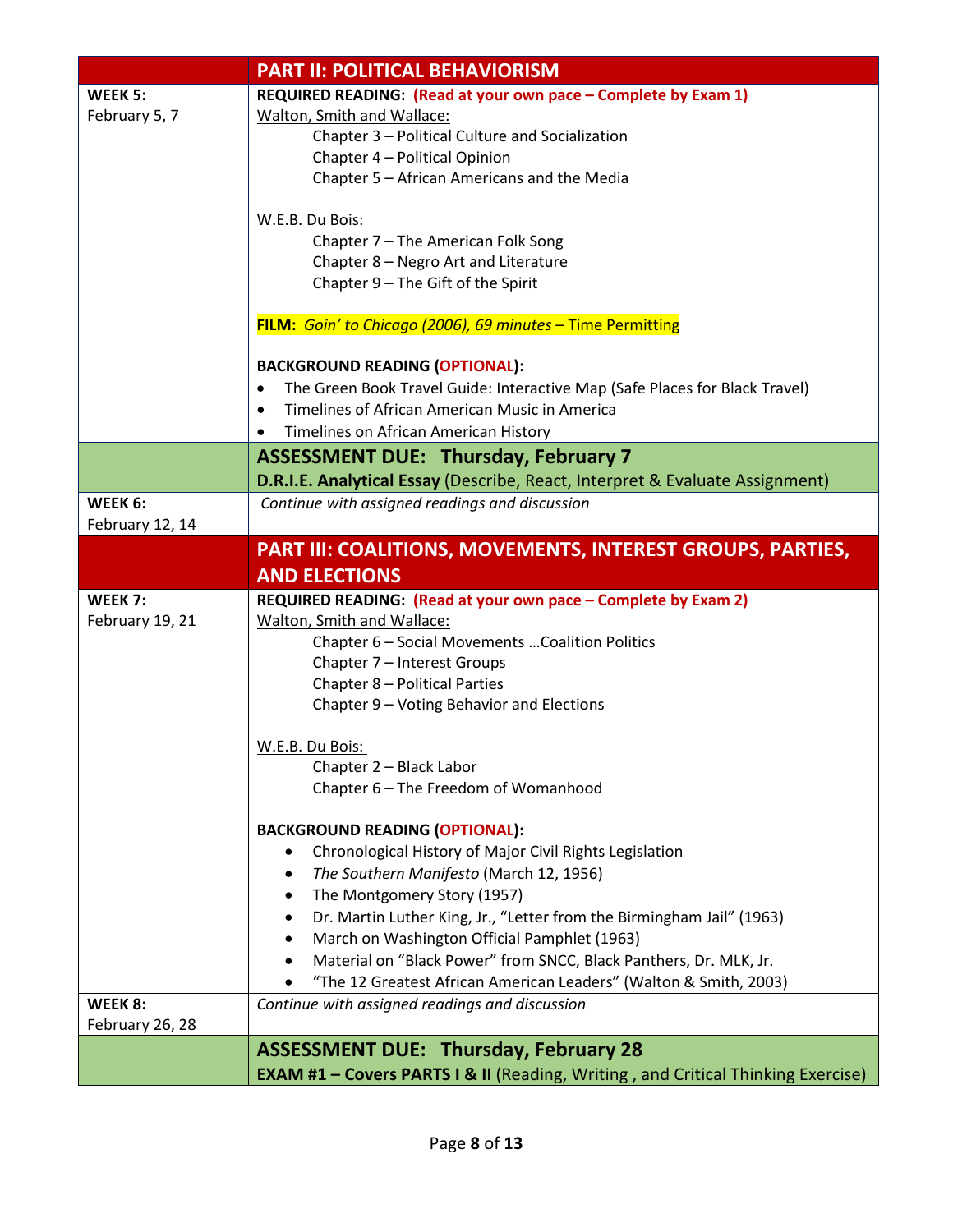| WEEK 9:                         | Continue with assigned readings and discussion                                                                                        |
|---------------------------------|---------------------------------------------------------------------------------------------------------------------------------------|
| March 5, 7                      |                                                                                                                                       |
| Wednesday, Mar. 6               | FILM: Unbought & Unbossed (2004), 77 minutes - Time Permitting                                                                        |
| Last day to withdraw            |                                                                                                                                       |
| <b>WEEK 10:</b>                 | SPRING BREAK! (March 10 - 17)                                                                                                         |
| March 12, 14                    |                                                                                                                                       |
|                                 | <b>PART IV: INSTITUTIONS</b>                                                                                                          |
| <b>WEEK 11:</b>                 | REQUIRED READING: (Read at your own pace - Complete by Exam 3)                                                                        |
| March 19, 21                    | Walton, Smith and Wallace:                                                                                                            |
|                                 | Chapter 10 - The Congress and the Quest for Universal Freedom                                                                         |
|                                 | Chapter 11 - The Presidency, Bureaucracy and the Quest                                                                                |
|                                 | Chapter 12 - The Supreme Court and the Quest for Universal Freedom                                                                    |
|                                 | Chapter 13 - State and Local Politics Quest for Universal Freedom                                                                     |
|                                 | FILM: Adam Clayton Powell (1991), 54 minutes - Time Permitting                                                                        |
|                                 |                                                                                                                                       |
|                                 | <b>BACKGROUND READING (OPTIONAL):</b>                                                                                                 |
|                                 | Organizational Chart of the United States Government                                                                                  |
|                                 | History on Five U.S. Black Senators<br>$\bullet$                                                                                      |
|                                 | Adam Clayton Powell, Jr. (Background material)<br>$\bullet$                                                                           |
|                                 | Profile of 115 <sup>th</sup> Congress                                                                                                 |
| <b>WEEK 12:</b><br>March 26, 28 | Continue with assigned readings and discussion                                                                                        |
|                                 | <b>ASSESSSMENT DUE: Thursday, March 28</b>                                                                                            |
|                                 | <b>EXAM #2 - Covers PART III</b> (Reading, Writing, and Critical Thinking Exercise)                                                   |
| <b>WEEK 13:</b>                 | Continue with assigned readings and discussion                                                                                        |
| April 2, 4                      |                                                                                                                                       |
|                                 | <b>PART V: DOMESTIC POLICY</b>                                                                                                        |
| <b>WEEK 14:</b>                 | REQUIRED READING: (Read at your own pace - Complete by Exam 3)                                                                        |
| April 9, 11                     | Walton, Smith and Wallace:                                                                                                            |
|                                 | Chapter 14 – Domestic Policy and the for Social and Economic Justice                                                                  |
|                                 | <b>REQUIRED READING ON BLACKBOARD:</b>                                                                                                |
|                                 | Economic Mobility Report: "Unequal Degrees of Affluence" (2016)                                                                       |
|                                 | Federal Reserve Bank: "Why Didn't Higher Education Protect Wealth" (2017)<br>$\bullet$                                                |
|                                 | EPI Report: "Black Americans Are Working More Than Ever, but Pay Hasn't<br>$\bullet$                                                  |
|                                 | Caught Up" (2017)                                                                                                                     |
|                                 | IASP Report: "Roots of the Widening Racial Wealth Gap" (2013)<br>٠                                                                    |
|                                 | Progress of the Black Community under the Obama Administration                                                                        |
|                                 | <b>BACKGROUND READING (OPTIONAL):</b>                                                                                                 |
|                                 | Reports on the status of Black Women in the United States                                                                             |
|                                 | The Atlantic - "Black Pathology and the Closing of the Progressive Mind"<br>$\bullet$                                                 |
|                                 | (Ta-Nehisi Coates, 2014)                                                                                                              |
|                                 | The Atlantic - "A Case for Reparations" (Ta-Nehisi Coates, 2014)                                                                      |
| <b>WEEK 15</b>                  | Continue with assigned readings and discussion                                                                                        |
| April 16, 18                    |                                                                                                                                       |
|                                 | <b>Class ends.</b>                                                                                                                    |
|                                 | <b>ASSESSMENT DUE: Monday, April 22</b><br><b>EXAM #3 -Covers PARTS IV &amp; V</b> (Reading, Writing, and Critical Thinking Exercise) |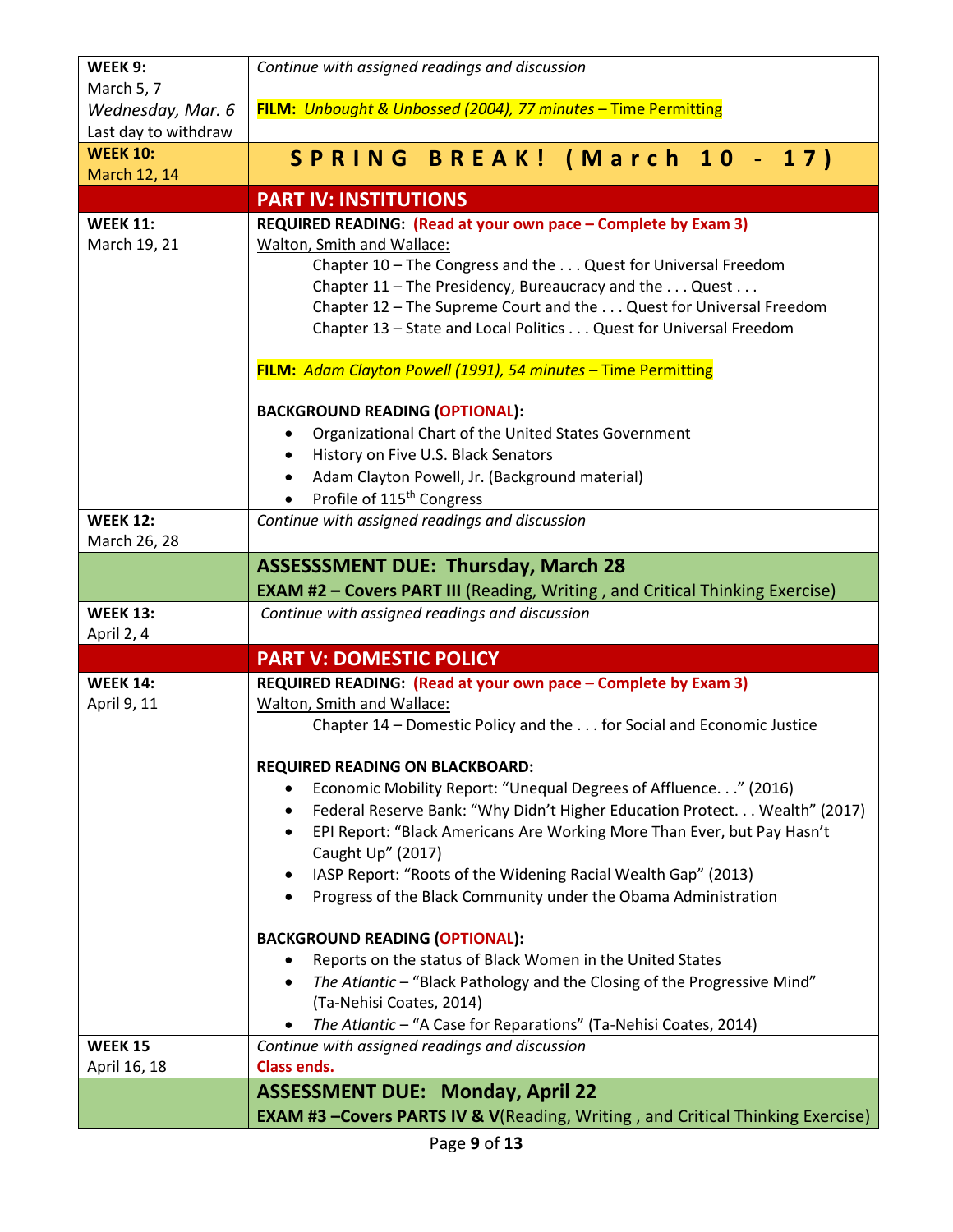## **APPENDIX**

## **Class Policies and Privileges (How to succeed in this course)**

A key component of college education is to prepare students for their eventual workplace and lifelong experiences. Whether one pursues a career in Political Science or any other field, s/he will be evaluated, in part, on "professionalism," which means to demonstrate professional status, methods, character, or standards while engaging in a source of livelihood or career.

**Learning requires attention and focus**. I am committed to holding the **highest standards of excellence** in preparing and helping students to learn. To be exemplary members of any profession, students must possess the basic dispositions and behaviors expected. Additionally, students must actively seek to acquire a set of professional competencies and abilities in their disciplines through courses and field experiences throughout their college career. Thus, it is incumbent upon students to know the expectations, policies and privileges in my classroom and at the university. Please review the **Code of Student Conduct online**[: http://louisville.edu/dos/students/codeofconduct](http://louisville.edu/dos/students/codeofconduct)

Some **observable professional behaviors** suggest that an individual will perform well in an academic setting and will leave ready for their chosen professions. These behaviors include:

- $\triangleright$  Deference to and respect for authority of faculty and staff in expressed and written communication (i.e. addressing faculty as "Dr. Wallace," "Professor Wallace," or "Professor" and adherence to English composition rules using proper grammar – spelling, punctuation, syntax – and respectful content in all written emails or memorandums),
- $\triangleright$  Consistent class attendance,
- $\triangleright$  Active participation in or contribution to class, group or field exercises,
- $\triangleright$  Awareness that some materials and media may contain profanity and disturbing images, and although it may be difficult, one can critically analyze what is read and/or observed, even if s/he do not always agree,
- $\triangleright$  Maintenance of professional confidentiality,
- $\triangleright$  Promptness in completion of all assignments,
- $\triangleright$  Competence, respect and genuine understanding of diversity, inclusion and exceptionality,
- $\triangleright$  Demonstrated knowledge of chosen field-related issues and research,
- $\triangleright$  Demonstrated knowledge of community, state, and inter/national events in field of study and its impact,
- $\triangleright$  Commitment to building collegiality among student peers, faculty and staff, and
- $\triangleright$  Involvement in student or professional organizations or activities both on and off campus.



While expecting positive personal dispositions and professional behaviors, certain behaviors are considered unprofessional, inappropriate, unacceptable and/or perhaps, even dangerous. Demonstration of these disruptive behaviors on a consistent and on-going basis threatens to damage the integrity of the individual, the profession and university overall.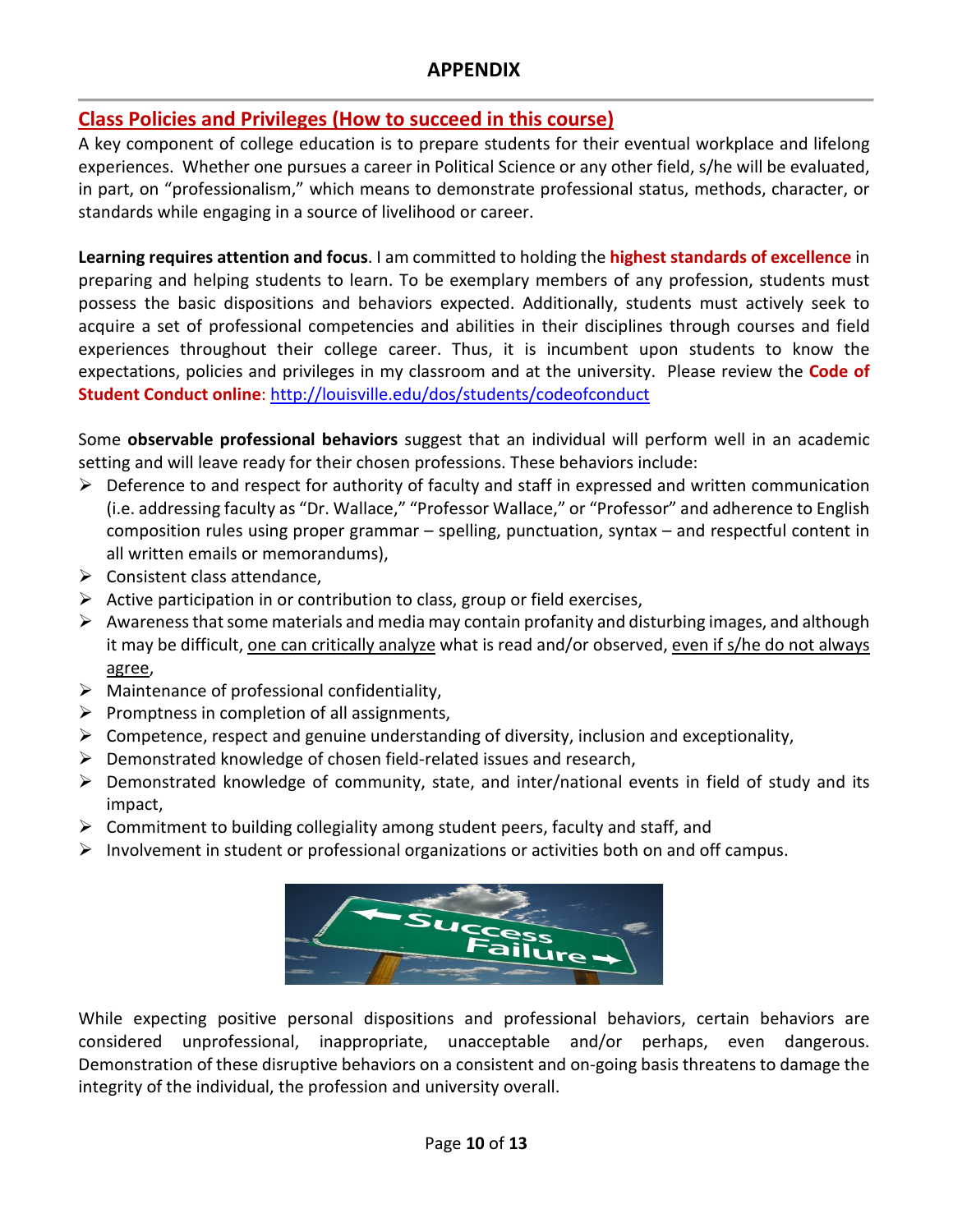The University of Louisville defines **disruptive behavior** as "behavior a reasonable person would view as substantially or repeatedly interfering with normal class activities. Examples include repeatedly leaving and entering the classroom without authorization, making loud or distracting noises, persisting in speaking without being recognized, or resorting to physical threats or personal insults." [Quoted from UofL, accessed a[t http://louisville.edu/dos/facultystaff/classroom-disruption-policy\]](http://louisville.edu/dos/facultystaff/classroom-disruption-policy)

## **Course Ban Use of Personal Technology**

Although the university policy is silent on the use of alternative technologies—**including cell phones, laptop computers, and tablets (iPads, etc.)**—for extracurricular purposes during class, such behavior can be highly disruptive, rude, disrespectful and a distraction to the instructor and student peers. It interferes with access to an appropriate face-to-face, peer-to-peer



educational environment. Similarly, experimental studies<sup>[1](#page-10-0)</sup> document that personal technological aids are casually related to poor performance in courses, in addition to negative externalities. **PLEASE LIMIT the use of alternative technologies and take written notes to enhance your cognitive learning abilities.** The instructor will actively monitor the U*of*L Alert System and will immediately notify students of alerts pertaining to student safety and other matters. Failure to abide by this policy may result in permanent dismissal and/or de-enrollment from the course for disruptive behavior. EXEMPTIONS allowed for DRC purposes.

## **Course Email Protocol**

**Email:** Every student is issued a **U***of***L** email account, which is one of the major means of communication from departments such as the Office of Academic Records, Student Affairs and the Business Office. All students are responsible for checking their **U***of***L** email accounts regularly and are accountable for information disseminated to their email accounts. Failure to read university communications sent to **U***of***L** email accounts does not absolve students from knowing and complying with the content of these communications.



I will attempt to address only emails **sent via your university email accounts** within 24 hours of receipt. PLEASE NOTE: Email sent via a different email account may or may not receive a response. Students should consult the syllabus and/or Blackboard for questions regarding the reading schedule and due dates prior to emailing the professor about such queries. Students who request changes – due to emergencies or unforeseen circumstances – to class assignments, grades or any other pertinent class materials via email should not assume any changes have been

made until written confirmation has been received. To assist you with developing your professional email communications, I have set the following example of **Proper Email Protocol** for contacting me:

**RE:** Request for an Appointment (Please be clear and succinct) **Salutation:** "**Dr. Wallace**" or "**Professor Wallace**" **NOT** "Ms." or "Mrs." **Body:** State in full sentences with proper grammar and punctuation the purpose of the email (Please no shorthand or all lower caps). **Closing:** Student's Name, Course Title, Class Time

<span id="page-10-0"></span><sup>&</sup>lt;sup>1</sup>[https://www.thecut.com/2015/07/case-against-laptops-in-the-classroom.html]; [https://qz.com/444250/we-cannot-rely-on-theinternet-to-teach-our-children/]; [https://www.washingtonpost.com/news/grade-point/wp/2018/01/22/to-ban-or-not-to-banteachers-cope-with-students-driven-to-distraction-by-technology/?noredirect=on&utm\_term=.3c6889c1c7f7]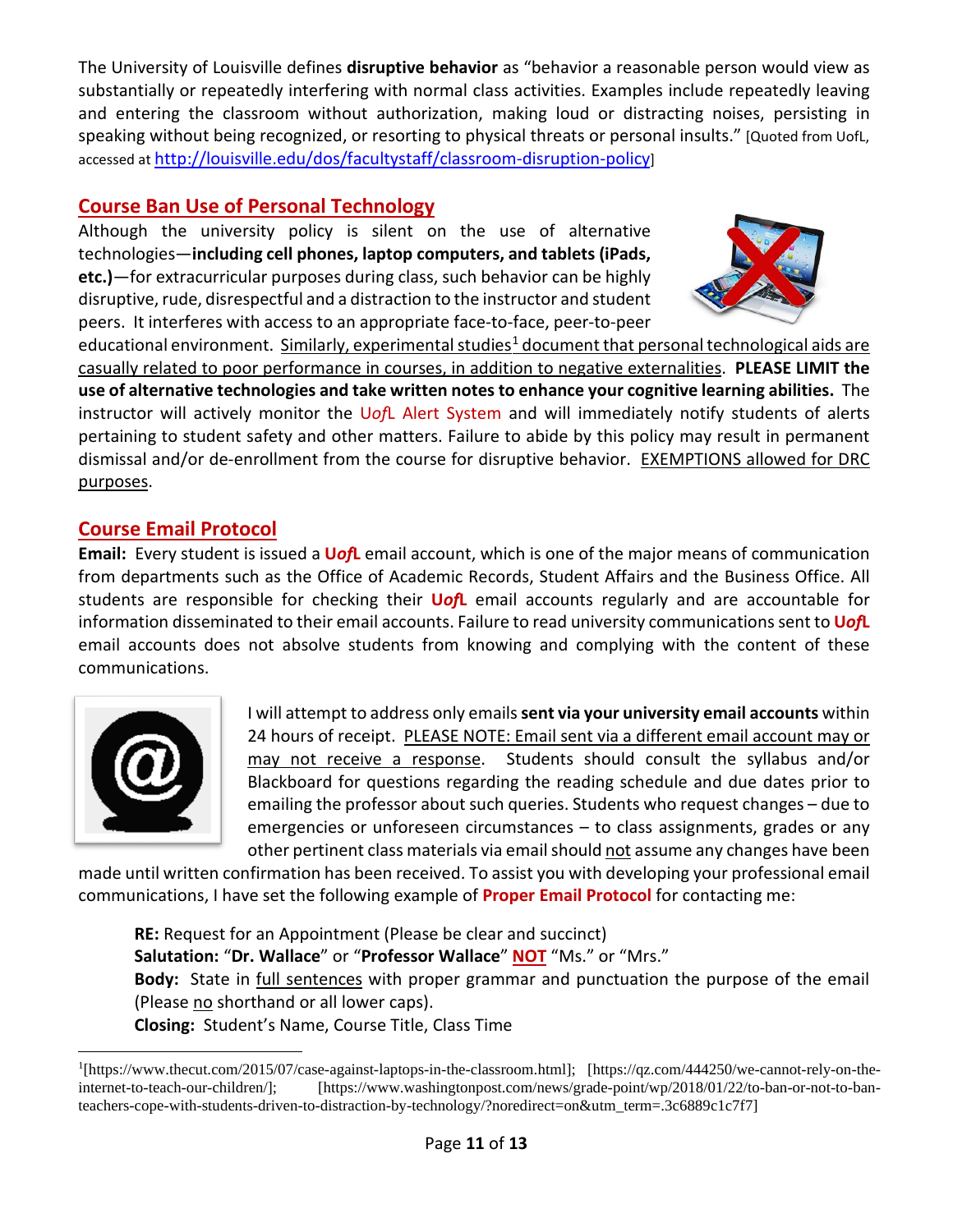## **University Policies and Resources**

Students who observe religious **work-restricted holy days** must notify me **within the first two weeks of the semester**. For more information, please the university's website.

Students who require accommodations (e.g. physical impairments, pregnancy, different learning (dis)abilities) that may make it difficult to carry out the course work as outlined and/or have special needs, please contact the **Disabilities Resource Center**, Stevenson Hall, Room 119, 852.6938 or visit the web site: <http://louisville.edu/disability/> . Arrangements must be made **within the first two weeks of the semester** with DRC.



In addition, students who desire to improve their

writing skills are encouraged to visit the **University Writing Center**, located in Ekstrom Library. For appointments and

operating hours, please call 852.2173 or visit the website at: [http://louisville.edu/writingcenter/.](http://louisville.edu/writingcenter/) Writing Center consultants and professional staff are available to assist you with brainstorming, organizing your ideas, constructing your thesis, responding to rough drafts, and assisting in writing, revising and editing and proofreading your final drafts by empowering you to become a better editor on your own.

## **The U***of***L Diversity Vision Statement:** [http://www.louisville.edu/provost/diversity/vision.html\)](http://www.louisville.edu/provost/diversity/vision.html)

"The University of Louisville strives to foster and sustain an environment of inclusiveness that empowers us all to achieve our highest potential without fear of prejudice or bias. We commit ourselves to building an exemplary educational community that offers a nurturing and challenging intellectual climate, a respect for the spectrum of human diversity, and a genuine understanding of the many differences-

including race, ethnicity, gender, age, socio-economic status, national origin, sexual orientation, disability and religion-that enrich a vibrant metropolitan research university. We expect every member of our academic family to embrace  $\frac{1}{\sqrt{2}}$  the underlying values of this vision and to demonstrate a strong commitment to attracting, retaining and supporting students, faculty and staff who reflect the diversity of our larger society."





## **Notice to U***of***L Military and Veteran Students:**

U*of*L's mission is "to smooth the transition from military life to student life by devoting individualized support to veteran students and their families in providing a broad range of services, coordinating with VA, university departments, and other community organizations." To better serve your needs and for more information, please visit: <http://louisville.edu/veterans/>



INIVERSITY WRITING CENTER